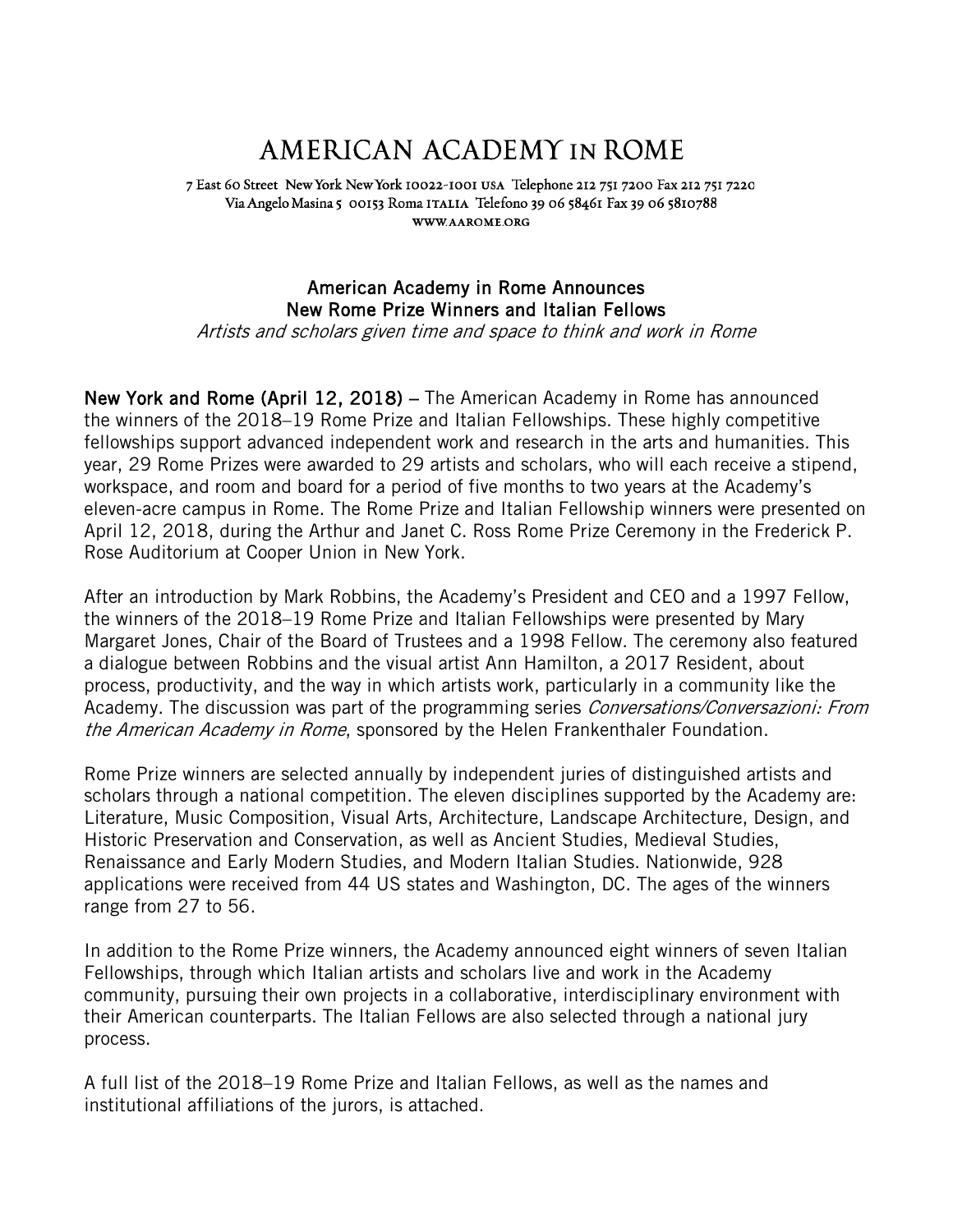## American Academy in Rome

Founded in 1894, the American Academy in Rome is the oldest American overseas center for independent study and advanced research in the arts and humanities. It is the only privately funded not-for-profit institution among the national academies. In addition to the Rome Prize and Italian Fellowships, the Academy invites a select group of Residents, Affiliated Fellows, and Visiting Artists and Scholars to work together within this exceptional community in Rome. To learn more about the American Academy in Rome, please visit aarome.org.

### Media Inquiries

Marques McClary Director of Communications 212-751-7200, ext. 342 m.mcclary@aarome.org

Christopher Howard Communications Manager 212-751-7200, ext. 340 c.howard@aarome.org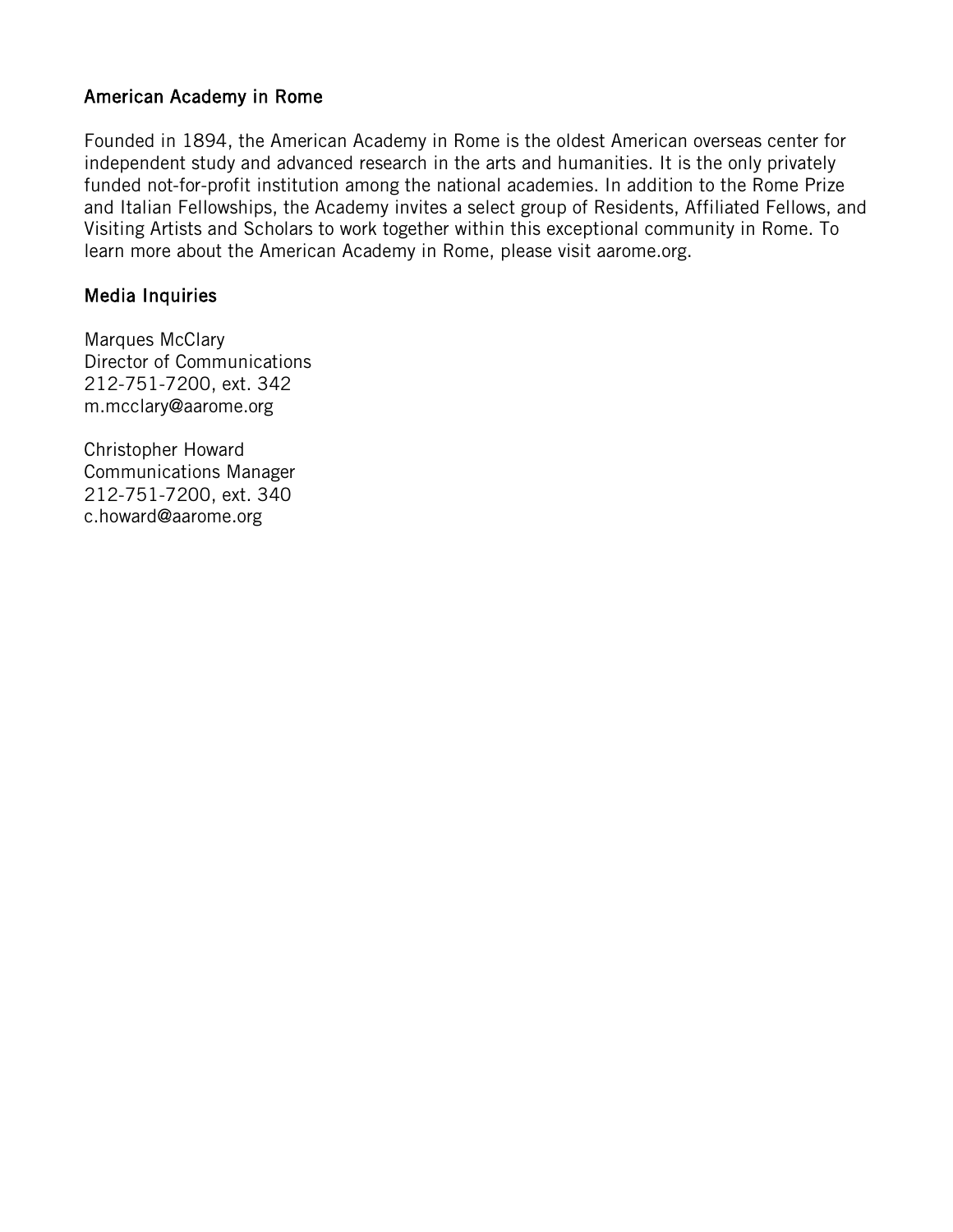# **The 2018–2019 Rome Prize winners and Italian Fellows**

**Meet the American Academy in Rome's newest group of scholars, artists, writers, and composers, representing some of the most talented minds in the United States and Italy.** 



 Allison L. C. Emmerson's project suggests that Roman tombs were not simply passive memorials, but active spaces that both facilitated and furthered the social, religious, and economic life of the city.

#### ANCIENT STUDIES

Andrew W. Mellon Foundation/ Samuel H. Kress Foundation Pre-Doctoral Rome Prize\*

#### **LIANA BRENT**

PhD Candidate, Department of Classics, Cornell University Corporeal Connections: Tomb Disturbance, Reuse, and Violation in Roman Italy

Emeline Hill Richardson Post-Doctoral Rome Prize

### **ALLISON L. C. EMMERSON**

Assistant Professor, Department of Classical Studies, Tulane University Urbanism on the Margins: Life and Death in the Roman Suburb

Andrew Heiskell Post-Doctoral Rome Prize

#### **ERIC J. KONDRATIEFF**

Associate Professor, History Department, Western Kentucky University Tribunes of the Plebs in the Roman Republic (493–431 BCE)

Paul Mellon/Dorothy and Lewis B. Cullman Pre-Doctoral Rome Prize **MARK LETTENEY** PhD Candidate, Department

of Religion, Princeton University A New Order of Books in the Theodosian Age

Lily Auchincloss/Samuel H. Kress Foundation/Helen M. Woodruff– Archaeological Institute of America Pre-Doctoral Rome Prize\*\* **VICTORIA C. MOSES**

PhD Candidate, School of Anthropology, University of Arizona The Zooarchaeology of Early Rome: Meat Distribution and Urbanization (8th–6th Centuries BCE)

#### Arthur Ross Pre-Doctoral Rome Prize **SEAN TANDY**

PhD Candidate, Department of Classical Studies, Indiana University Carmina Qui Quondam: Poetry, Identity, and Ideology in Ostrogothic Italy

#### **ARCHITECTURE**

Founders Rome Prize **ERIN BESLER** Lecturer, Department of Architecture and Urban Design, University of California, Los Angeles; Partner, Besler & Sons The Problem with the Corner Problem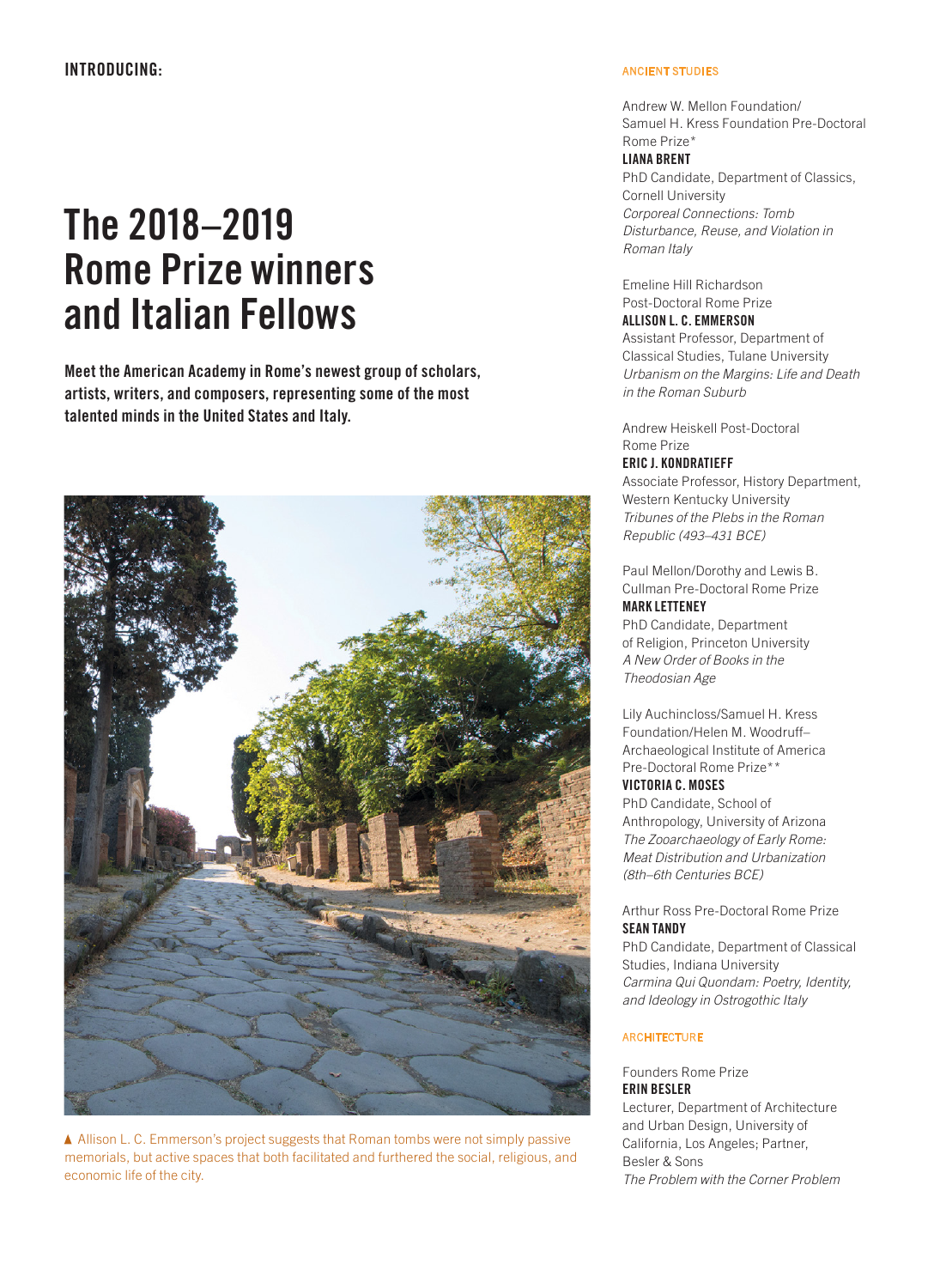#### Frances Barker Tracy/Arnold W. Brunner/ Katherine Edwards Gordon Rome Prize

#### **MARCEL SANCHEZ PRIETO**

Partner, CRO studio, San Diego and Tijuana; Professor, School of Architecture, Woodbury University Architectural Divides



▲ Born in Mexico, Marcel Sanchez Prieto uses design as an instrument to transform urban, social, and environmental challenges, ranging from urban design and architecture to building material explorations. In Rome, Marcel will explore architectural divides in the form of the portal, courtyard, and stair.

#### **DESIGN**

Cynthia Hazen Polsky and Leon Polsky Rome Prize

**DYLAN FRACARETA** Design Director, Museum of Contemporary Art, Chicago The Trials

Mark Hampton Rome Prize **AMY FRANCESCHINI** Artist, San Francisco Trust Me, Not if You Are Faint at Heart

#### HISTORIC PRESERVATION AND CONSERVATION

Booth Family Rome Prize **JOANNIE BOTTKOL**

Conservator, Historic Architecture, Conservation, and Engineering Center, Northeast Region, National Park Service An Exploration of the Preservation of Roman Fascist Monuments

Charles K. Williams II Rome Prize **LORI WONG**

Project Specialist, Building and Sites Department, Getty Conservation Institute Replicated Experiences

#### LANDSCAPE ARCHITECTURE

Garden Club of America Rome Prize **ZANETA HONG**

Assistant Professor in Landscape Architecture, University of Virginia Material Traceability

Prince Charitable Trusts/ Kate Lancaster Brewster Rome Prize **MICHAEL JAMES SALTARELLA**

Associate, Michael Van Valkenburgh Associates, Cambridge, MA Deviant Landscapes: Irregularity and the Formal Garden

#### LITERATURE

John Guare Writer's Fund Rome Prize, a gift of Dorothy and Lewis B. Cullman **KIRSTIN VALDEZ QUADE** Assistant Professor, Program in Creative

Writing, Lewis Center for the Arts, Princeton University Nails: A Novel

Joseph Brodsky Rome Prize, a gift of the Drue Heinz Trust

**BENNETT SIMS** Visiting Assistant Professor, Iowa Writers' Workshop, University of Iowa Untitled Novel

#### MEDIEVAL STUDIES

Donald and Maria Cox/ Samuel H. Kress Foundation Pre-Doctoral Rome Prize\* **ANNA MAJESKI**

PhD Candidate, Institute of Fine Arts, New York University Visualizing the Cosmos from Fourteenth-Century Padua: From Francesco da Barberino to Giusto de'Menabuoi

Andrew W. Mellon Foundation Pre-Doctoral Rome Prize **AUSTIN POWELL**

PhD Candidate, Department of History, Catholic University of America Charisma, Community, and Authority: Dominican Epistolary Practice in Italy, 1300–1500

Millicent Mercer Johnsen Post-Doctoral Rome Prize **JOHN F. ROMANO**

Associate Professor, Department of History, Benedictine College Tolerance of Liturgical Diversity in Medieval Europe

#### MODERN ITALIAN STUDIES

Andrew W. Mellon Foundation/ National Endowment for the Humanities Post-Doctoral Rome Prize

#### **FRANCO BALDASSO**

Assistant Professor of Italian and Director of the Italian Studies Program, Division of Languages and Literature, Bard College Against Redemption: Literary Dissent during the Transition from Fascism to Democracy in Italy

Marian and Andrew Heiskell Pre-Doctoral Rome Prize **JIM CARTER**

PhD Candidate, Department of Romance Languages and Literatures, University of Michigan Communities of Labor: Adriano Olivetti and the Redemption of Modernity

Andrew W. Mellon Foundation Post-Doctoral Rome Prize **ALESSANDRA CIUCCI**

Assistant Professor, Department of Music, Columbia University Resonances of the Rural across the Mediterranean: Music, Sound, and Migrant Moroccan Men in Italy

#### MUSICAL COMPOSITION

Elliott Carter Rome Prize **MICHELLE LOU** Visiting Lecturer, Department of Music, Dartmouth College Hybrid Performance System

Luciano Berio Rome Prize **JESSIE MARINO**

Adjunct Faculty, Department of Sound, School of the Art Institute of Chicago Live Performance Project: "The Vanity of Small Differences"

#### RENAISSANCE AND EARLY MODERN STUDIES

Anthony M. Clark/ Samuel H. Kress Foundation Pre-Doctoral Rome Prize **TALIA DI MANNO**

PhD Candidate, Department of History, University of California, Berkeley Christian Archaeology in Rome: The Early Church Reborn and New Empiricism of the Sacred, 1592–1644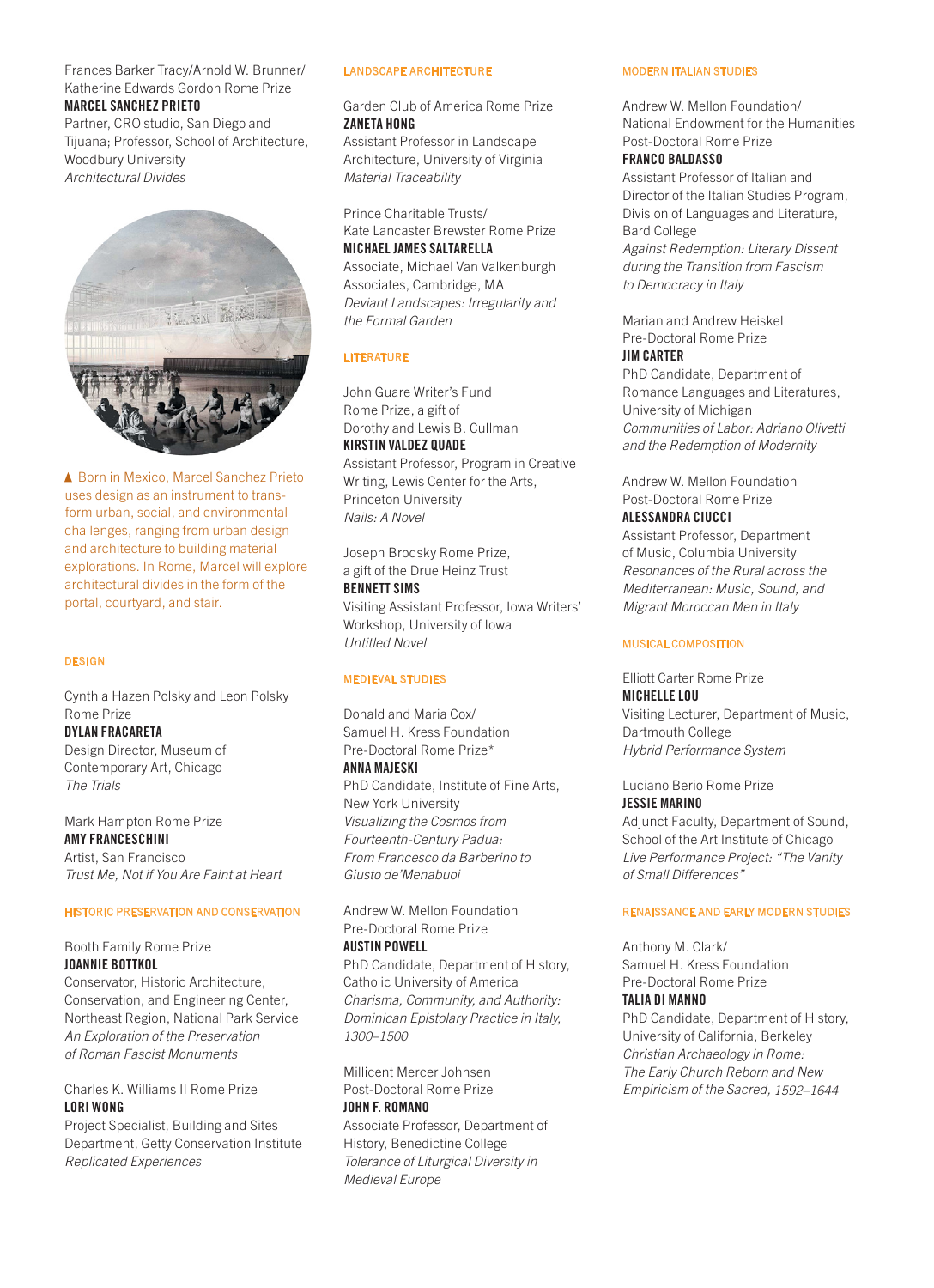

▲ Talia Di Manno's dissertation argues that a set of under-studied discoveries linked to the Barberini in the 1620s and 30s marked a crucial moment in Rome when the empirical sciences merged with the apologetic and political aims of papal families to align themselves with places associated with the early church.

Phyllis W. G. Gordan/ National Endowment for the Humanities Post-Doctoral Rome Prize

#### **DENIS J.-J. ROBICHAUD**

Assistant Professor, Program of Liberal Studies, University of Notre Dame Marsilio Ficino Editions Project

#### VISUAL ARTS

#### Joseph H. Hazen Rome Prize **MICHAEL RAY CHARLES**

Hugh Roy and Lillie Cranz Cullen Distinguished Professor of Painting, School of Art, University of Houston Images of the Blacks and Crocodiles

#### Abigail Cohen Rome Prize **SZE TSUNG NICOLÁS LEONG**

Photographer, Los Angeles . . . Urbis et Orbis Idem

#### Jules Guerin/Harold M. English/ Miss Edith Bloom Fund Rome Prize **HELEN O'LEARY**

Professor of Art, School of Visual Arts, Pennsylvania State University Safe House

#### Nancy B. Negley Rome Prize **KARYN OLIVIER**

Associate Professor and Program Head for Sculpture, Tyler School of Art, Temple University Histories Converse

Jesse Howard Jr./ Henry W. and Marian T. Mitchell Rome Prize

#### **BASIL TWIST**

Artistic Director, Dream Music Puppetry Program, HERE Arts Center, New York Eros Anima

#### ITALIAN FELLOWS

Enel Foundation Italian Fellow in Architecture, Urban Design, and Landscape Architecture

#### **ILA BÊKA**

Artist and Architectural Filmmaker, Rome and Paris Piazza Venezia

Italian Fellow in Modern Studies **CARMEN BELMONTE**

Post-Doctoral Fellow, Bibliotheca Hertziana, Max-Planck-Institut für Kunstgeschichte, Rome Preserving a Controversial Heritage: The Afterlife of Fascist Art and Architecture in Contemporary Italy

Cy Twombly Italian Fellow in Visual Arts **INVERNOMUTO (Simone Bertuzzi and Simone Trabucchi)**  Artists, Milan

Black Med

Fondazione Sviluppo e Crescita CRT Italian Fellow in Visual Arts **RENATO LEOTTA**

Artist, Turin The Space between Earth and Sky

Italian Fellow in Medieval Studies **FRANCESCO LOVINO**

Centre for Early Medieval Studies, Masaryk University, Brno Byzantine Imagery and the Modern Beholder: The 1905 Esposizione di arte italo-bizantina at Grottaferrata

Italian Fellow in Literature **VIRGINIA VIRILLI** Writer, Rome The Flamboyants



▲ Francesco Zorzi's project, Macula, is about vision and perception, tracing the interconnections between the eyes and the brain. Macula provides a tactile and visual tour into the world of phantom visions and visual hallucinations, bringing awareness to age-related macular degeneration and Charles Bonnet Syndrome.

Tiffany & Co. Italian Fellow in Design **FRANCESCO ZORZI** Visual Designer and Illustrator, Amsterdam Macula

#### ROME PRIZE JURORS

#### ANCIENT STUDIES

#### **KIRK FREUDENBURG, 2002 FELLOW**

(Jury Chair) Brooks and Suzanne Ragen Professor of Classics, Department of Classics, Yale University

#### **BETTINA BERGMANN, 1982 FELLOW**

Helene Phillips Herzig '49 Professor of Art History, Mount Holyoke College

#### **CATHERINE KEANE**

Professor, Department of Classics, Washington University in St. Louis

#### **ELIZABETH MARLOWE, 2004 FELLOW**

Associate Professor of Art and Art History, Gretchen Hoadley Burke '81 Endowed Chair in Regional Studies, Colgate University

#### **ELIZABETH A. MEYER**

T. Cary Johnson Jr. Professor, Department of History, University of Virginia

#### **DESIGN**

**ALICE RAWSTHORN** (Jury Chair) Design Critic and Writer, London

#### **LUCIA ALLAIS**

Assistant Professor, History and Theory of Architecture, School of Architecture, Princeton University

#### **JEANNE GANG, FAIA, 2016 RESIDENT**

Principal, Studio Gang, Chicago and New York

#### **MIKYOUNG KIM, FASLA**

Principal, Mikyoung Kim Design, Boston

#### **SHEILA LEVRANT DE BRETTEVILLE**

Caroline M. Street Professor, School of Art, Yale University; Principal, Sheila Studio, Hamden, CT

#### **ELIZABETH K. MEYER**

Merrill D. Peterson Professor of Landscape Architecture, School of Architecture, University of Virginia